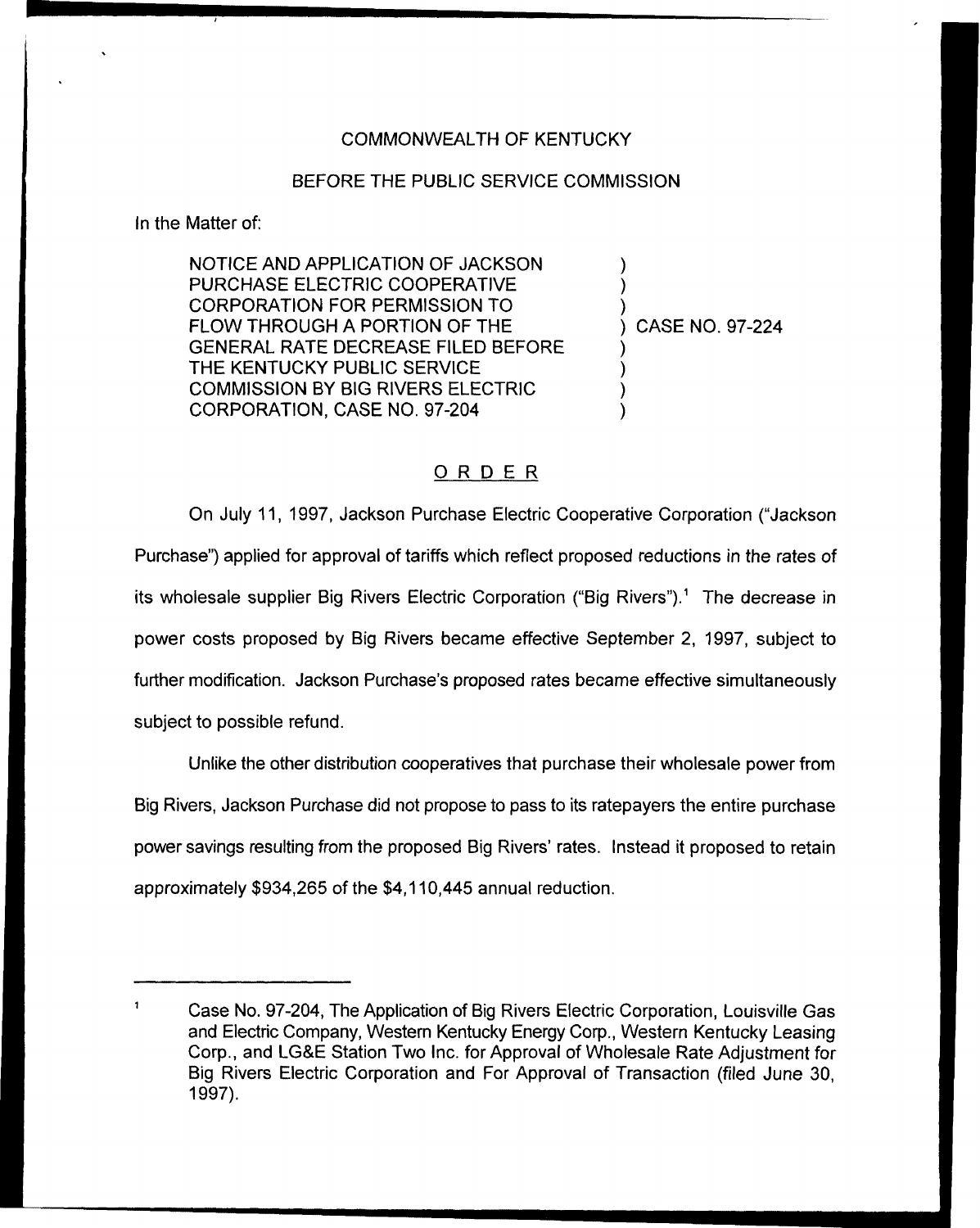After permitting Jackson Purchase's proposed rates to become effective subject to refund, the Commission established a procedural schedule in this matter and permitted the Attorney General of the Commonwealth of Kentucky and Kevin Cherry to intervene as parties. After the parties conducted extensive discovery, the Commission on January 21, 1998 held a public hearing. At this hearing, the parties submitted a Settlement Agreement for the Commission's review and approval.

The Settlement Agreement provides, inter alia, that:

- Jackson Purchase should have retail rates that allow it to retain \$588,000 of any purchased power cost savings.
- The reduction in Jackson Purchase's rates arising from the settlement (as opposed to any modification in Big Rivers' wholesale rates) should be allocated in the following manner:
	- Schedule R (Residential) 59.62%
	- Schedule C (Small Commercial) 7.20%
	- Schedule ND (Commercial and Industrial) 1.63%
	- Schedule D (Commercial and Industrial) 31.00%
	- Schedule SP (Seasonal Power) 0.00%
	- Schedule SL (Street Lighting) 0.55%
	- Schedule I (Industrial) 0.00%
- For Schedules R (Residential), C (Small Commercial) and ND (Commercial and Industrial), all revenues above the monthly service charge will be collected with a single fiat rate block. Schedule D will remain in its present form.
- Jackson Purchase shall refund any excess amounts collected under its interim rates on a class basis and by a per kN/h credit. Such refunds shall be completed by December 31, 1998.
- Any changes to Big Rivers' wholesale rates that require further changes to Jackson Purchase's rates shall be prospective only and shall be allocated in the same manner as agreed above.
- Should Jackson Purchase's revenues generate a Times Interest Earned Ratio ("TIER") is excess of 2.0, all revenues over a TIER of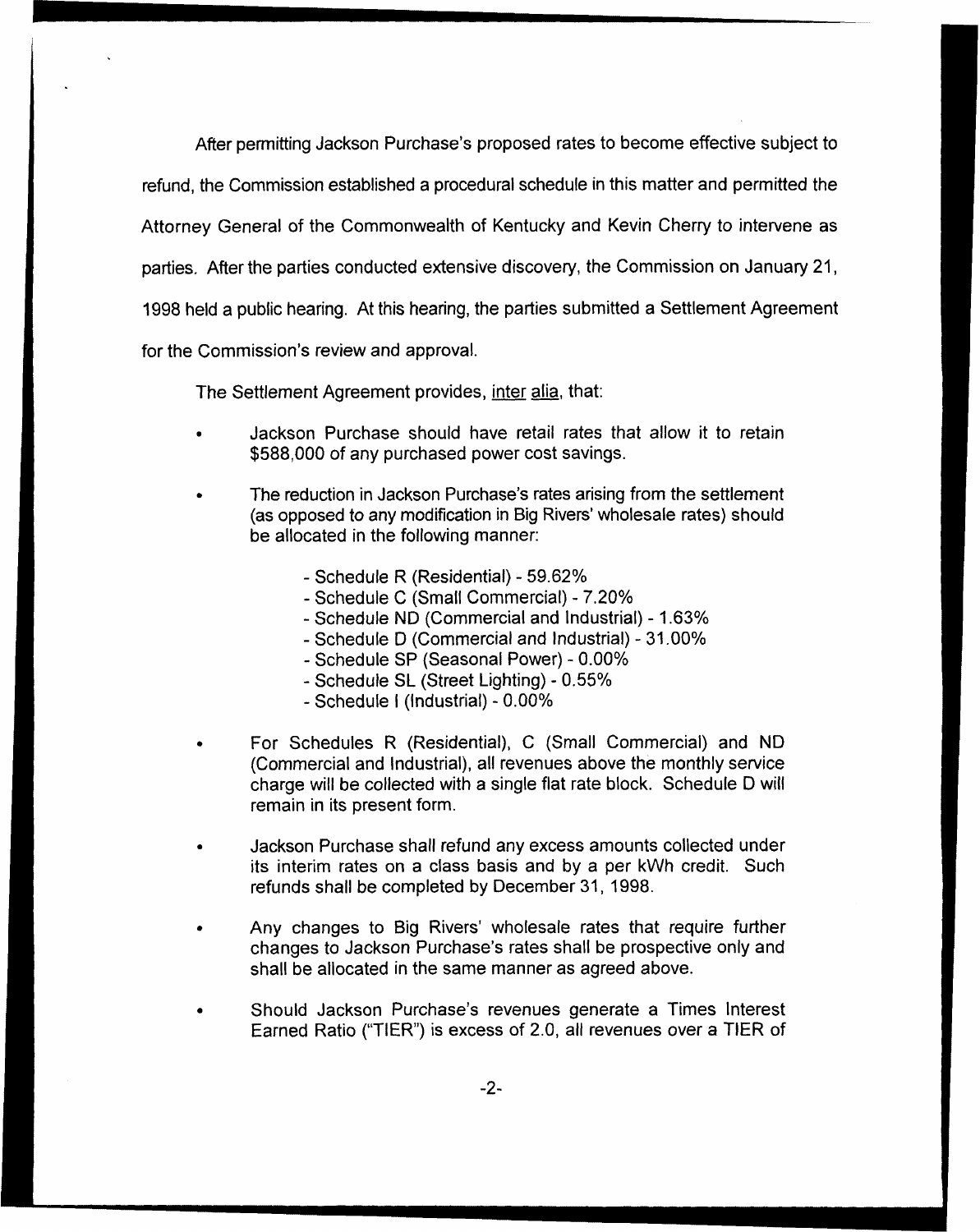2.0 shall be refunded to Jackson Purchase's members through the retirement of capital credits.

When the rates that the Commission has approved for Big Rivers are considered, the Settlement Agreement provides for Jackson Purchase's retention of \$588,000 of \$4,174,349 of annual purchase power cost savings and a reduction of \$3,586,349 annually in charges for Jackson Purchase's ratepayers.

After careful review of the Agreement, the Commission finds that, except as noted below, the Settlement Agreement's terms are reasonable and that its rate design and terms of service provisions are in conformity with generally accepted rate-making standards. The Commission further finds that, except as noted below, the Settlement Agreement is in the public interest and should be approved. $2^2$ 

The Settlement Agreement provision that permits Jackson Purchase until December 31, 1998 to refund any excess amounts collected under its interim rates is unlawful. KRS 278.190(4) requires that all refunds be made within 60 days of a final determination of the Commission. The Commission therefore rejects this provision and directs that all refunds be made within 60 days of this Order.

 $\overline{c}$ The Commission notes its concern with the methodology that Jackson Purchase will use to determine whether a capital credit retirement is required. When calculating its net margins for purposes of retiring capital credits, Jackson Purchase will use actual expenses. lt will not exclude from its calculations those expenses which the Commission has historically disallowed for rate-making purposes. See Jackson Purchase's Response to the Commission's Order of March 6, 1998, item 3. All patronage capital refunding plans that the Commission has previously approved have excluded such expenses from their calculation of net margins. While the Commission disfavors the inclusion of such expenses in these calculations, it recognizes that the plan is a product of negotiations and accepts this provision of the Settlement Agreement.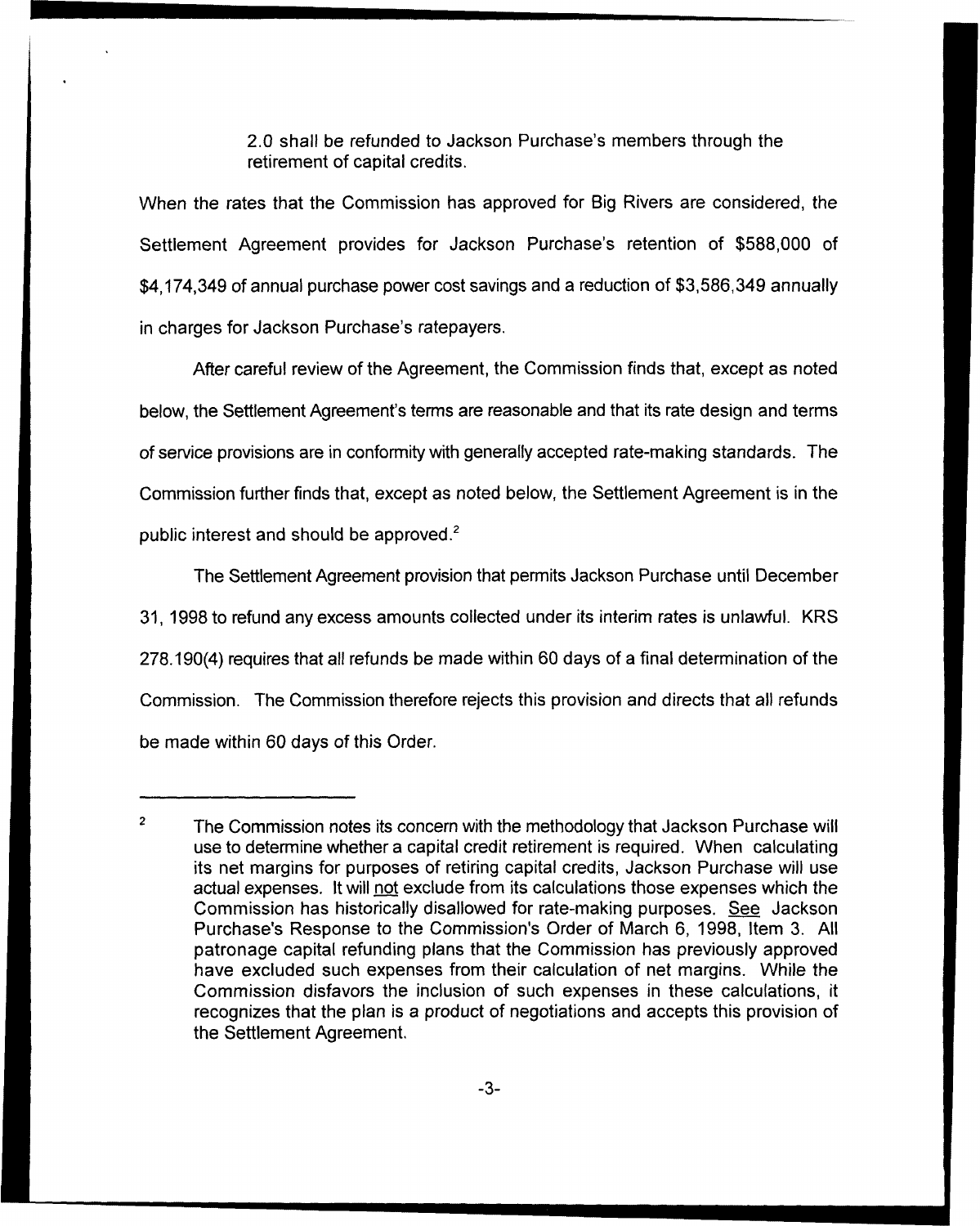The Commission notes that Jackson Purchase in its application also requested approval to use remaining life depreciation technique and to adopt remaining life depreciation rates for accounting purposes, While the Settlement Agreement is silent on this issue, the parties have agreed to rates for utility service which are based upon these revised depreciation rates. Accordingly, the utility should begin booking depreciation at the proposed depreciation rates and should file a new depreciation study with the Commission with its next application for general rate adjustment or within 3 years, whichever occurs first.

IT IS THEREFORE ORDERED that:

1. The terms and conditions set forth in the Settlement Agreement, except for those contained in Paragraph 6(b), are adopted and approved.

2. The rates set forth in Appendix <sup>A</sup> to this Order are approved for service rendered on and after April 30, 1998.

3. Within 14 days of the date of this Order, Jackson Purchase shall file its revised tariff sheets setting forth the rates approved herein.

4. Jackson Purchase shall, within 14 days of the date of this Order, file a plan for refunding all excess amounts collected under its interim rates.

5. Jackson Purchase shall, within 60 days of the date of this Order, refund all excess amounts collected under its interim rates.

6. Jackson Purchase shall begin booking its depreciation expense at the proposed depreciation rates immediately.

 $-4-$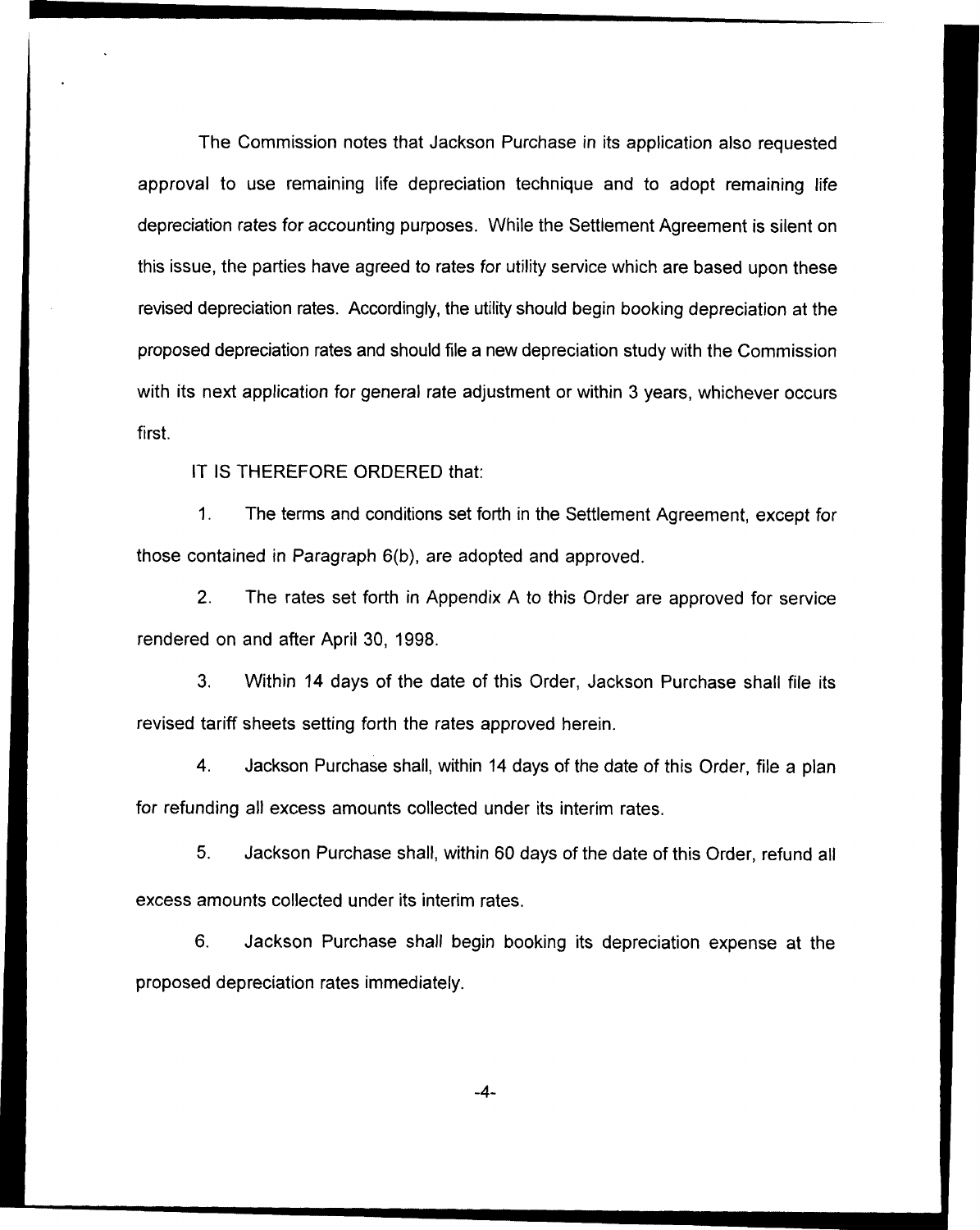7. Jackson Purchase shall file a new depreciation study with the Commission when submitting its next application for general rate adjustment or within 3 years, whichever occurs first.

8. Jackson Purchase shall, no later than April 30, 2000, file with the Commission its agreed to plan for a capital credit rotation or refund program which requires Jackson Purchase to refund all revenues collected in excess of a 2.0 TIER during the 1998 calendar year or during any subsequent calendar year.

9. On March 31, 1999 and each year thereafter, Jackson Purchase shall submit a written report to the Commission on the status of its patronage capital credit rotation for the prior calendar year.

Done at Frankfort, Kentucky, this 6th day of May, 1998.

PUBLIC SERVICE COMMISSION

PUBLIC SERVICE COMMIS<br>
Shairman

Vice Chairman

Gommissioner

**ATTEST**  $\sim$ Directo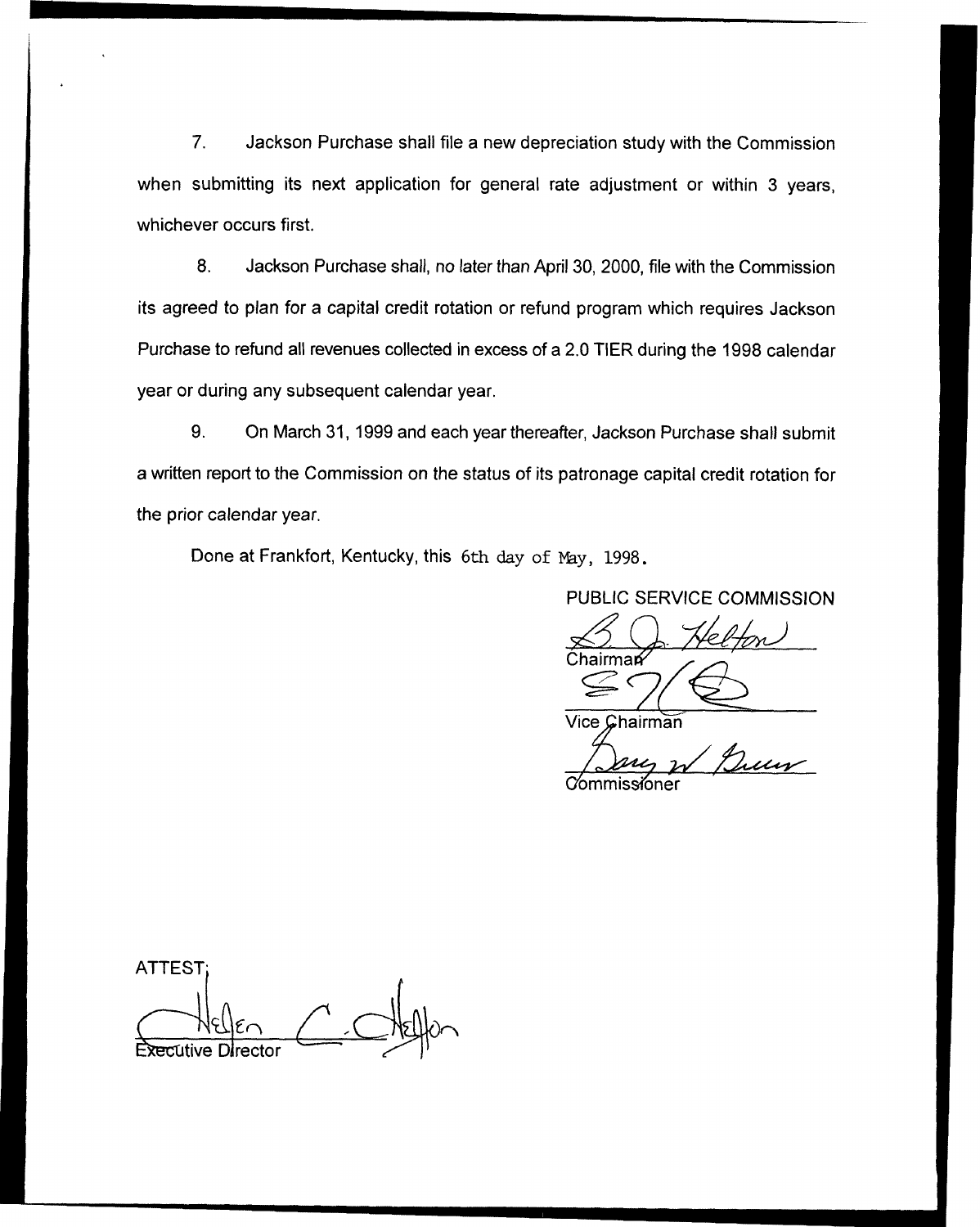### APPENDIX A

# APPENDIX TO AN ORDER OF THE KENTUCKY PUBLIC SERVICE COMMISSION IN CASE NO 97-224 DATED MAY 6, 1998

The following rates and charges are prescribed for the customers in the area served by Jackson Purchase Electric Cooperative Corporation. All other rates and charges not specifically mentioned herein shall remain the same as those in effect under authority of this Commission prior to the effective date of this Order.

## SCHEDULE R **RESIDENTIAL**

#### Monthly Rate:

Service Charge Energy Charge per KWH \$7.00 .05723

## SCHEDULE G SMALl COMMERCIAL

Monthly Rate:

Service Charge Energy Charge per KWH \$7.00 .05?95

# SCHEDULE D - COMMERCIAL AND INDUSTRIAL SERVICE AND THREE-PHASE SERVICE

#### Monthly Rate:

| \$25.00 |
|---------|
| 4.95    |
|         |
| .03774  |
| .03055  |
| .02691  |
| .02302  |
|         |